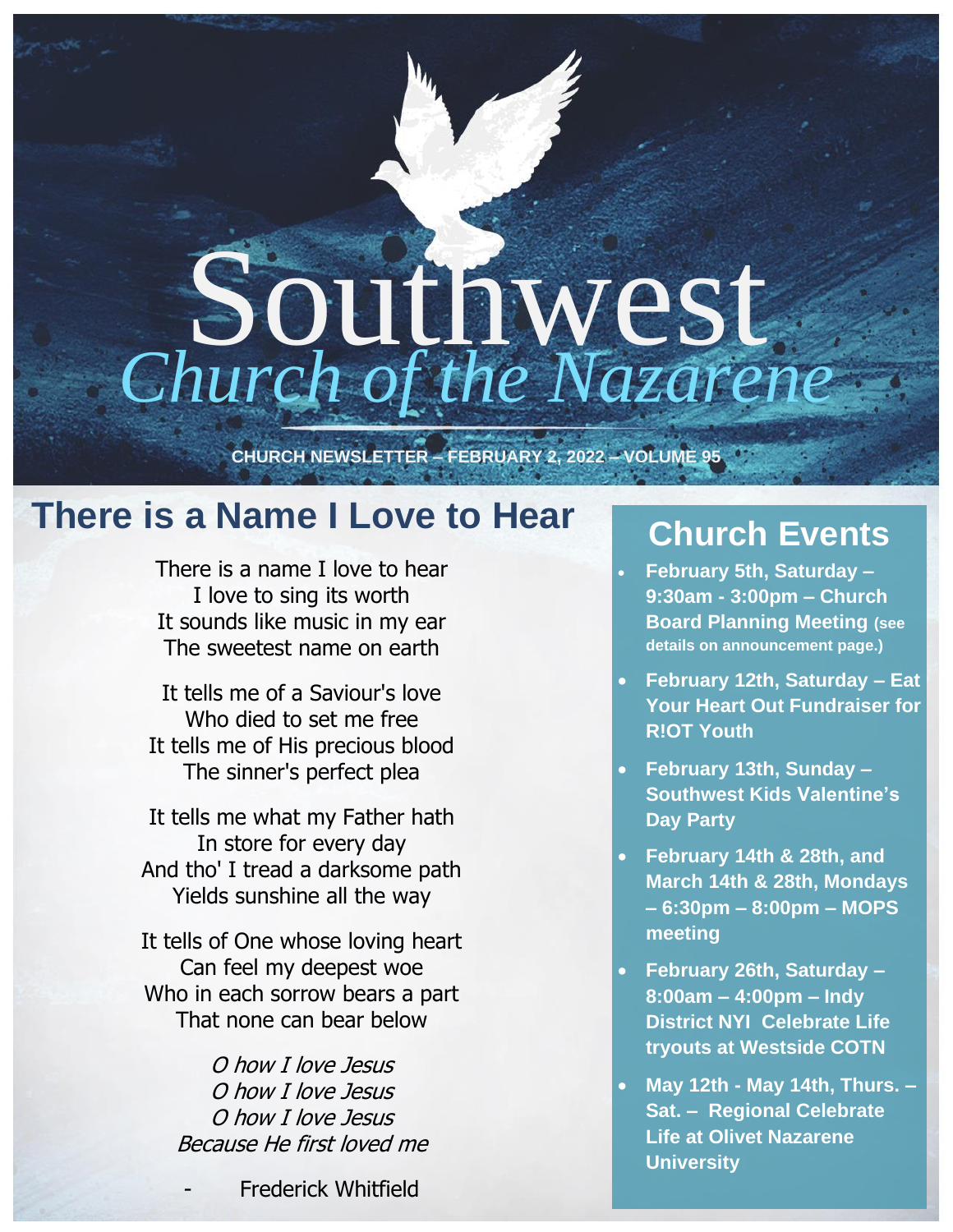# **Praises:**

- Praise the Lord for a good report for Lori Ferryman! She had a biopsy done recently to see if her cancer had spread and it came back negative! She and Chris are thrilled and thankful for everyone's prayers. She may still need more treatment, but they are praising the Lord for His healing touch.
- Praise the Lord for an inspiring Celebration of Life Service for Miriam Hood! The Spirit of the Lord was evident throughout the almost two-hour service. It was filled with testimonies, hymns and Gospel songs Miriam loved, as well as thoughtful words about her as a wonderful Christian wife, mom, grandmother, and friend.
- Praise the Lord for a good Board Meeting last Tuesday! In the midst of changing times, the Lord is helping us to stay focused on those things that do not change: Our God, His Word, Prayer, and His Grace to help us. Please be in prayer for our church leadership as we continue to seek out God's plan for our days ahead.

# **Prayer Needs:**

**"The future is as bright as the promises of God." - William Carey, Missionary**

#### Romans 8:26-27

<sup>26</sup> Likewise the Spirit also helps in our weaknesses. For we do not know what we should pray for as we ought, but the Spirit Himself makes intercession for us with groanings which cannot be uttered. <sup>27</sup> Now He who searches the hearts knows what the mind of the Spirit is, because He makes intercession for the saints according to the will of God. **NKJV** 

- Please remember all the family members of our church who are dealing with the COVID virus right now.
- Please pray for our unsaved children, family, and friends.
- Please pray for our country to turn away from their sinful ways and return to the Lord.
- For Personal Prayer Needs, please see the emailed and mailed versions of the church newsletter.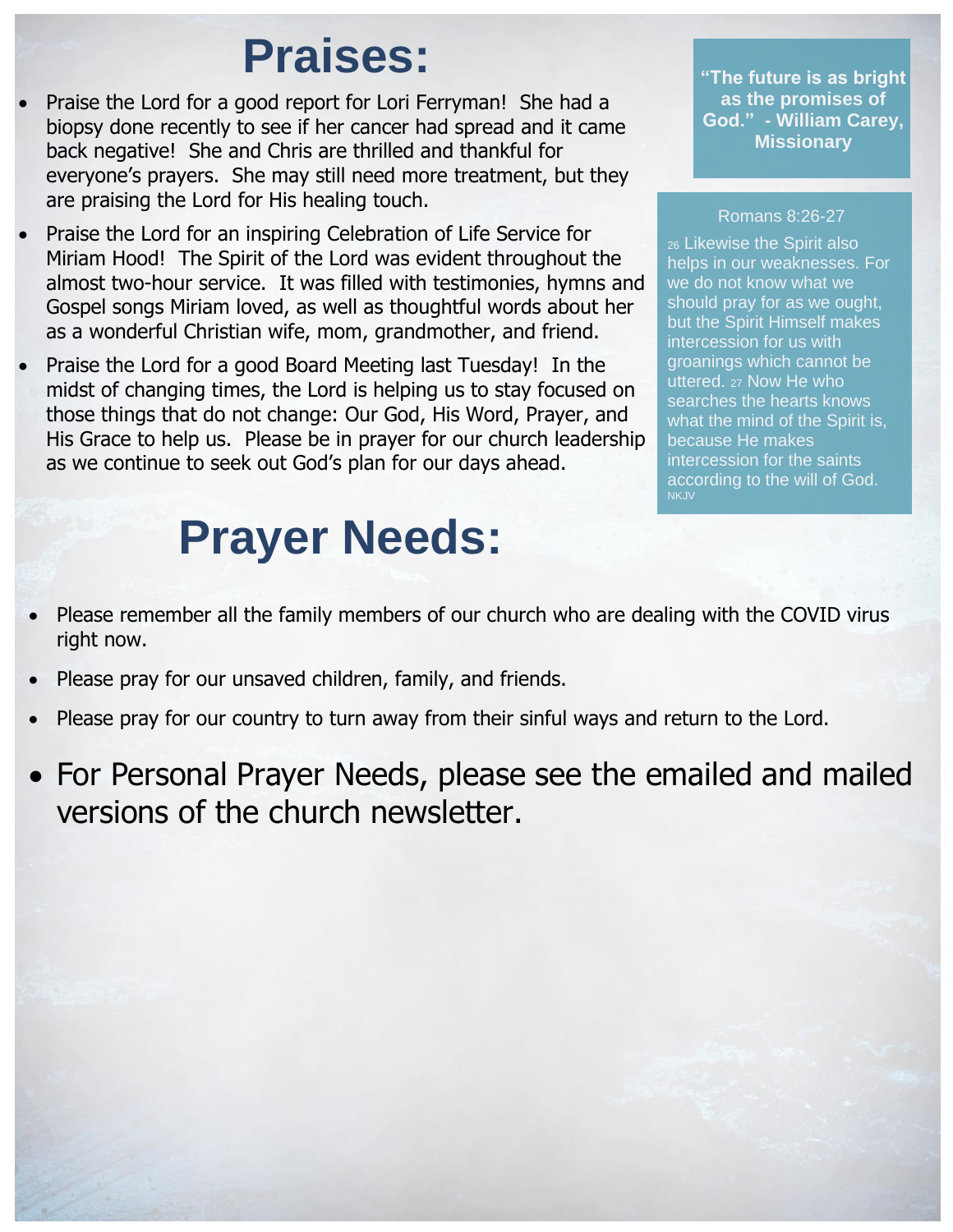# **Announcements**

#### **Church Board Planning Meeting**

**Date: Saturday, February 5th Time: 9:30am-3:00pm Location: Indy District Office 2055 E Hadley Rd, Plainfield, IN 46168 Bring: Note Pad, Pen, (or laptop). Food, drinks, and snacks will be provided. (\*Chick Fil A for lunch).** 

#### **REVERENDFUN.COM COPYRIGHT BIBLE GATEWAY**



Thanks to James Drew

YEAH DAD, WE KNOW THE DRILL ... FIRST YOU READ TO US ABOUT SHADRACH. THEN YOU READ TO US ABOUT MESHACH AND THEN TO BED WE GO

#### **Dates Ahead:**

- February 8 Nominating Committee 11:00am (Appoint: Steve Miller, Sam Robinson, Brad Nichols, Jim Beavers)
- February 12 Eat Your Heart Out Fundraiser for R!OT Youth
- February 13 Children's Church Valentine's Party
- February 26 Indy District NYI Celebrate Life at Westside COTN
- February 27 Annual Church Elections
- February 28 End of Church Year
- March 1 Board Meeting with New Board
- March 4 Local Annual Reports due (Need written reports from NMI, SDMI, NYI, Board Sec., Treasurer, Compassionate Ministry Leader and Treasurer).
- March 5 Ministry Study Board at Southwest Church (\*District Ministerial Licensing)
- March 6 Dr. Blake, District Superintendent, speaking.
- April 10 Palm Sunday, and Blake and Jenna Bolerjack in Concert
- April 14 Maundy Thursday Service
- April 16 Treasure Hunt
- April 17 Easter, Morning Breakfast
- April 23 NYI/SDMI Convention (location TBA)

#### **Romans 8:28**

**And we know that all things work together for good to those who love God, to those who are the called according to His purpose.** NKJV

**Monday, January 24th 6:30pm – 8:00pm - MOPS Meeting:** If you are a mother of children who from birth through kindergarten, please join us at a MOPS Meeting. Mothers of Preschoolers (MOPS) connects moms to one another and Jesus through quality, small group gatherings. Crafts, devotions, snacks, and opportunities to socialize with other women in the same stage as you are in right now! Share stories, experiences, and your faith journey! Questions: See Renee Plank.

#### **Saturday, February 12th**

#### **Eat Your Heart Out Dinner**

**Fundraiser:** Enjoy a meal catered by Chef and Terri Greene and



served by our R!OT Youth members! The youth chapel becomes a 5-star restaurant for this one night a year! Invite friends, spouses, or family members, make a reservation, and have a great evening together. More details and sign-ups coming soon. This fundraiser will provide funding that will benefit upcoming R!OT Youth activities. Thanks for your support!